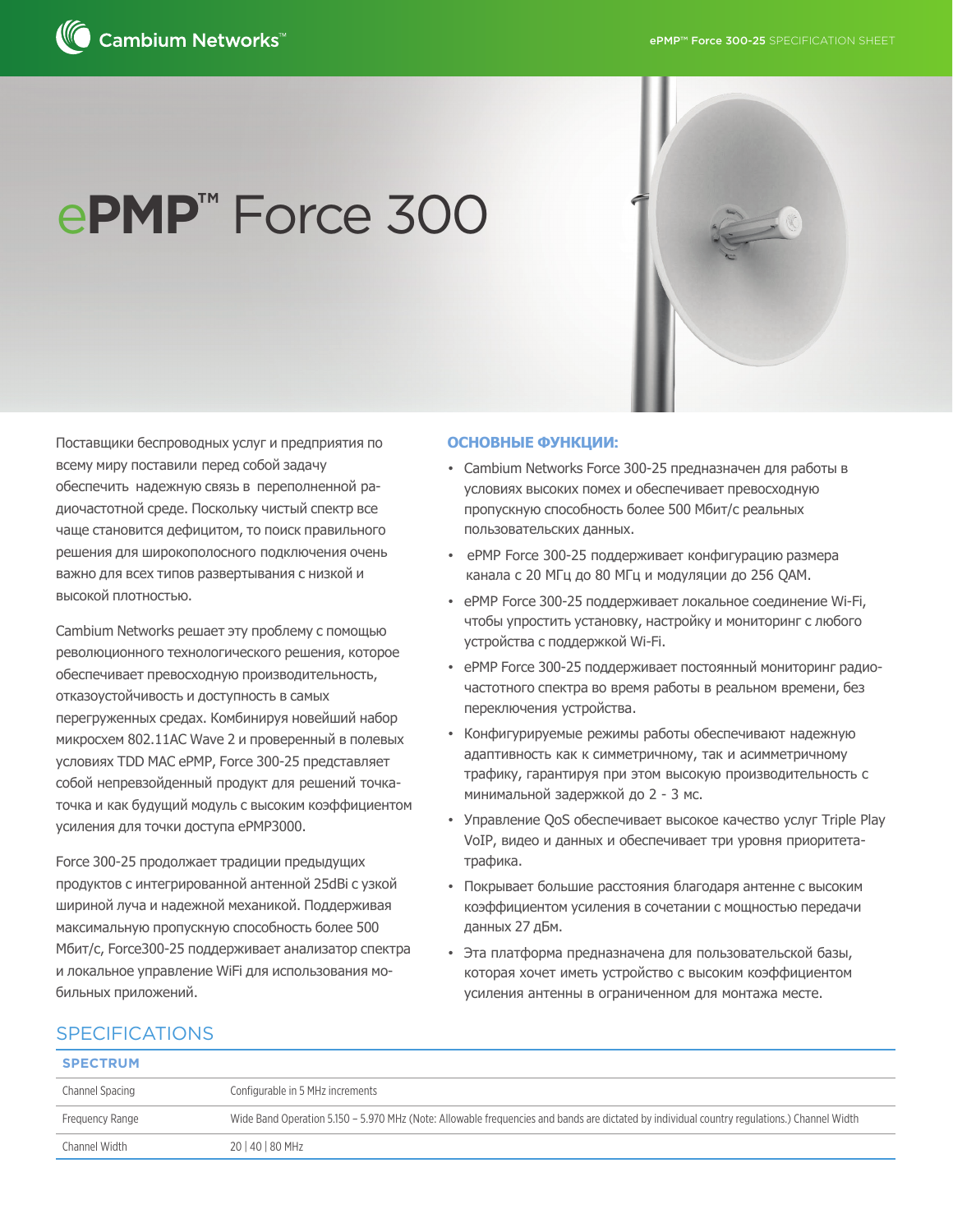# **SPECIFICATIONS**

| <b>INTERFACE</b>                                       |                                                                       |
|--------------------------------------------------------|-----------------------------------------------------------------------|
| MAC (Media Access Control) Layer                       | Cambium                                                               |
| Proprietary Physical Layer                             | 2x2 MIMO/OFDM                                                         |
| Ethernet Interfaced                                    | 10/100/1000 BaseT, Compatible with Cambium PoE & Standard PoE pinouts |
| Protocols Used                                         | IPv4/IPv6 (Dual Stack), UDP, TCP, ICMP, SNMPv2c, NTP, STP, IGMP, SSH  |
| Network Management                                     | IPv4/IPv6, HTTPs, SNMPv2c, SSH, Cambium Networks CnMaestro™           |
| <b>VLAN</b>                                            | 802.10 with 802.1p priority                                           |
| <b>PERFORMANCE</b>                                     |                                                                       |
| ARQ                                                    | Yes                                                                   |
| Nominal Receive Sensitivity (w/FEC) @20 MHz Channel    | $MCSO = -87$ dBm to MCS8 (256 QAM-3/4) = -63 dBm (per chain)          |
| Nominal Receive Sensitivity (w/FEC) @40 MHz Channel    | $MCSO = -85$ dBm to MCS9 (256QAM-5/6) = -59 dBm (per chain)           |
| Nominal Receive Sensitivity (w/FEC)<br>@80 MHz Channel | $MCSO = -82$ dBm to MCS9 (256QAM-5/6) = -56 dBm (per chain)           |
| Modulation Levels (Adaptive)                           | MCSO(BPSK)to MCS9 (256QAM5/6)                                         |
| Transmit Power Range                                   | 0 to +27 dBm (combined, to regional EIRP limit) (1 dB interval)       |
| <b>PHYSICAL</b>                                        |                                                                       |
| Surge Suppression                                      | 1 Joule Integrated                                                    |
| Environmental                                          | <b>IP55</b>                                                           |
| Temperature                                            | $-22^{\circ}$ F to +140°F (-30°C to +60°C)                            |
| Weight                                                 | 2.4 kg (5.3 lbs)                                                      |
| <b>Wind Survival</b>                                   | 180 km/hour (112 mi/hour)                                             |
| Dimensions (Dia x Depth)                               | 47 cm x 31 cm (18.5 in x 12.2 in)                                     |
| Pole Diameter Range                                    | 6.4 cm $-$ 7.6 cm (2.5 in $-$ 3 in)                                   |
| Power Consumption                                      | 12 Watts                                                              |
| Input Voltage                                          | 30 Volts                                                              |
| <b>SECURITY</b>                                        |                                                                       |
| Encryption                                             | 128-bit AES (CCMP mode)                                               |
| <b>CERTIFICATIONS</b>                                  |                                                                       |
| <b>FCCID</b>                                           | TBD                                                                   |
| Industry Canada Cert                                   | TBD                                                                   |
| CE                                                     | TBD                                                                   |
| <b>PART NUMBER</b>                                     | <b>DESCRIPTION</b>                                                    |
| C058910C102A                                           | ePMP Force 300-25 5 GHz High Gain Radio (FCC) (US Cord)               |
| C050910C104A                                           | ePMP Force 300-25 5 GHz High Gain Radio (IC) (Canada/US Cord)         |
| C050910C203A                                           | ePMP Force 300-25 5 GHz High Gain Radio (EU) (EU Cord)                |
| C050910C303A                                           | ePMP Force 300-25 5 GHz High Gain Radio (EU) (UK Cord)                |
| C050910C001A                                           | ePMP Force 300-25 5 GHz High Gain Radio (RoW) (no Cord)               |
| C050910C101A                                           | ePMP Force 300-25 5 GHz High Gain Radio (RoW) (US Cord)               |
| C050910C201A                                           | ePMP Force 300-25 5 GHz High Gain Radio (RoW) (EU Cord)               |
| C050910C301A                                           | ePMP Force 300-25 5 GHz High Gain Radio (RoW) (UK Cord)               |
| C050910C401A                                           | ePMP Force 300-25 5 GHz High Gain Radio (RoW) (India Cord)            |
| C050910C501A                                           | ePMP Force 300-25 5 GHz High Gain Radio (RoW) (China Cord)            |
| C050910C601A                                           | ePMP Force 300-25 5 GHz High Gain Radio (RoW) (Brazil Cord)           |